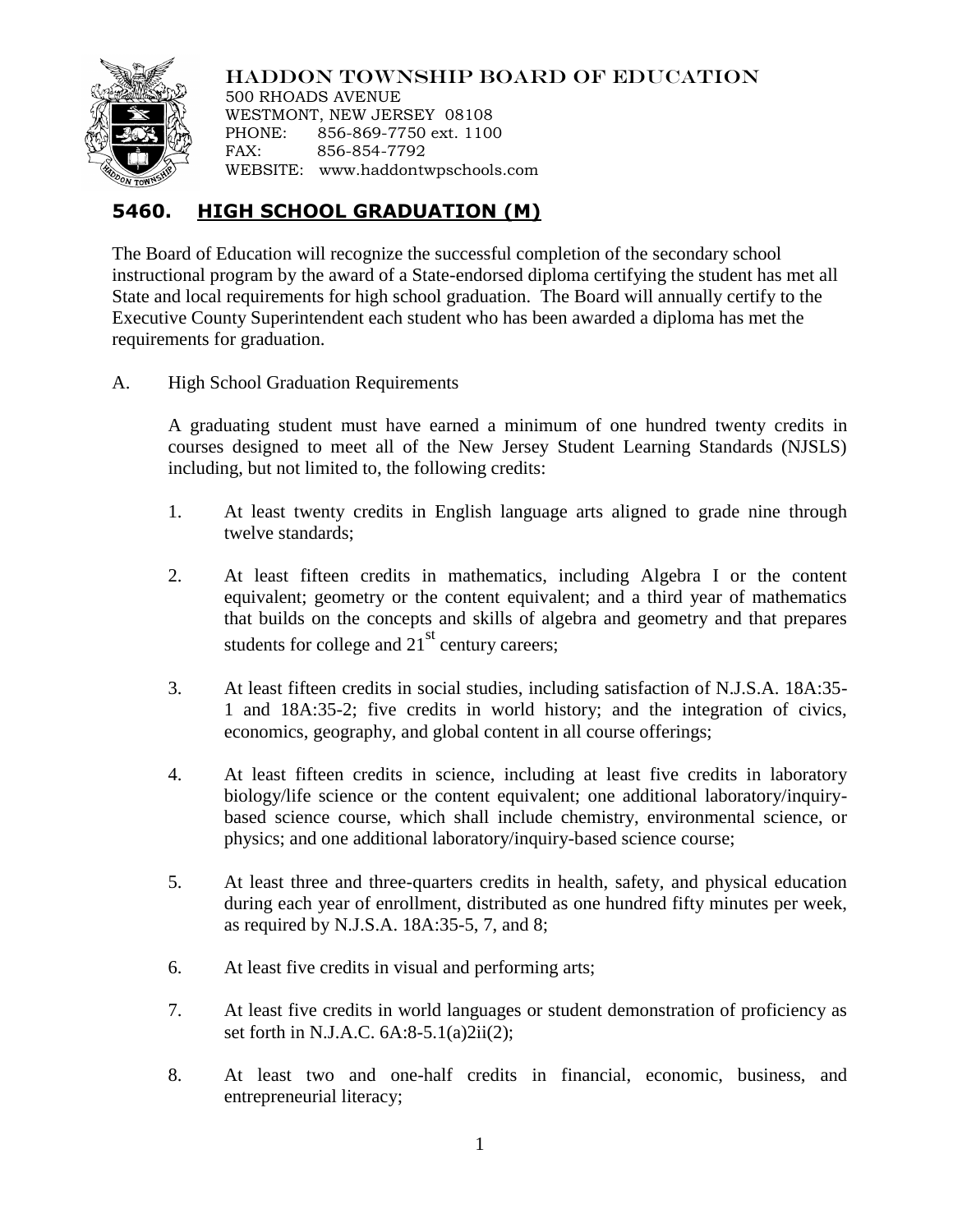- 9. Technological literacy, consistent with the NJSLS, integrated throughout the curriculum;
- 10. At least five credits in  $21<sup>st</sup>$  century life and careers, or career-technical education; and
- 11. Electives as determined by the high school program sufficient to total a minimum of one hundred twenty credits.

As defined in N.J.A.C. 6A:8-1.3, "credit" means the award for the equivalent of a class period of instruction which meets for a minimum of forty minutes, one time per week during the school year or as approved through N.J.A.C. 6A:8-5.1(a)2.

The high school graduation credit requirement may be met in whole or in part through program completion of a range of experiences that enable students to pursue a variety of personalized learning opportunities, as follows:

- 1. The district shall establish a process to approve individualized student learning opportunities that meet or exceed the NJSLS.
	- a. Individualized student learning opportunities in all NJSLS areas include, but are not limited, to the following:
		- (1) Independent study;
		- (2) Online learning;
		- (3) Study abroad programs;
		- (4) Student exchange programs; and
		- (5) Structured learning experiences, including, but not limited to, workbased programs, internships, apprenticeships, and service learning experiences.
	- b. Individualized student learning opportunities based upon specific instructional objectives aimed at meeting or exceeding the NJSLS shall:
		- (1) Be based on student interest and career goals as reflected in the Personalized Student Learning Plans;
		- (2) Include demonstration of student competency;
		- (3) Be certified for completion based on the district process adopted according to 2. below; and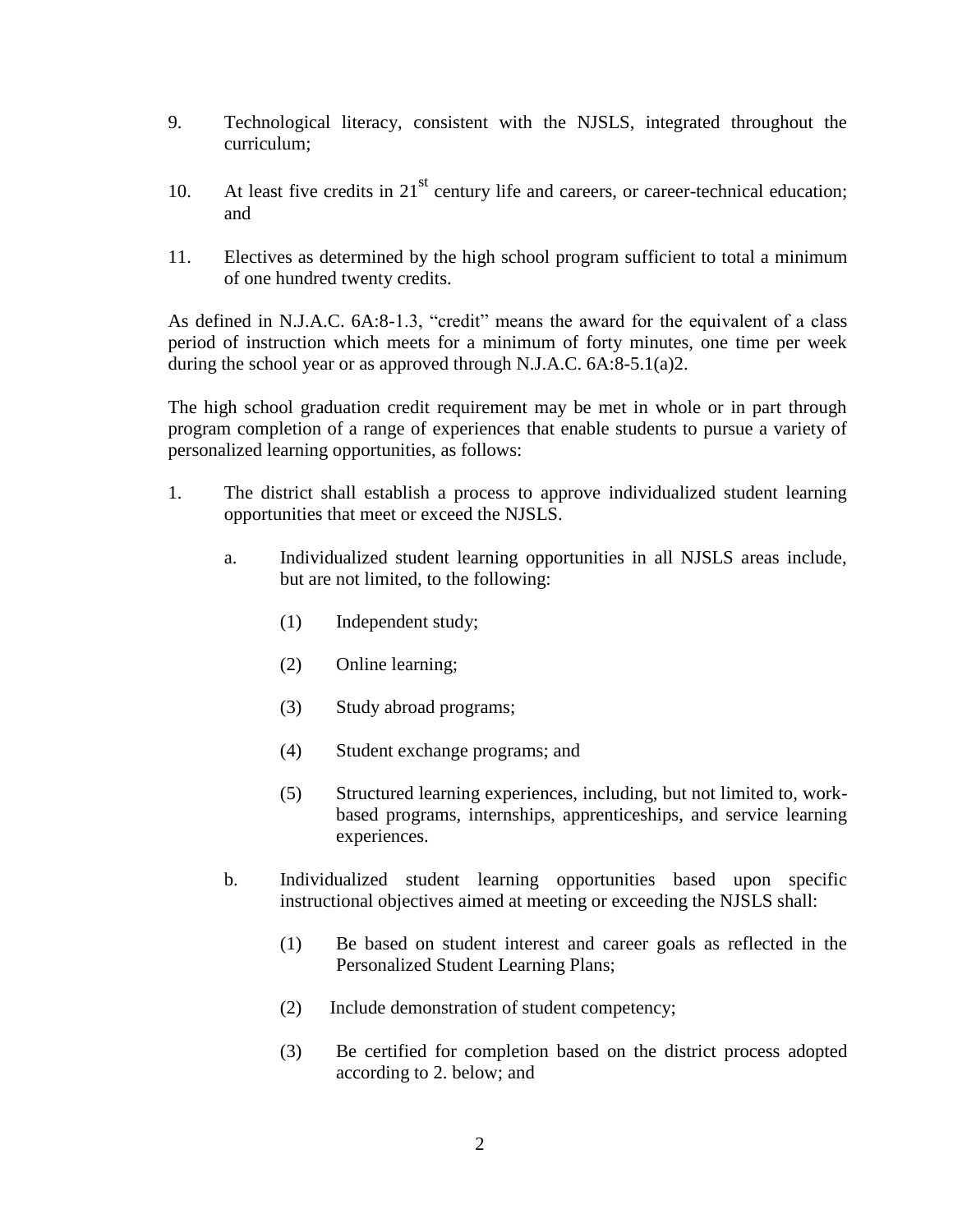- (4) Be on file in the school district and subject to review by the Commissioner or designee.
- c. Group programs based upon specific instructional objectives aimed at meeting or exceeding the NJSLS shall be permitted and shall be approved in the same manner as other approved courses.
- 2. The district shall establish a process for granting of credits through successful completion of assessments that verify student achievement in meeting or exceeding the NJSLS at the high school level, including standards achieved by means of the individualized student learning opportunities enumerated as outlined in N.J.A.C. 6A:8-5.1(a)2. Such programs or assessments may occur all or in part prior to a student's high school enrollment; no such locally administered assessments shall preclude or exempt student participation in applicable Statewide assessments at grades three through twelve.
	- a. The district shall choose assessments that are aligned with or exceed the NJSLS and may include locally designed assessments.
	- b. The district shall choose from among the following assessment options to determine if students have achieved the level of language proficiency designated as Novice-High as defined by the American Council on the Teaching of Foreign Languages (ACTFL) and recognized as fulfilling the world languages requirement of the NJSLS:
		- (1) The Standards-based Measurement of Proficiency (STAMP) online assessment;
		- (2) The ACTFL Oral Proficiency Interview (OPI) or Modified Oral Proficiency Interview (MOPI); or
		- (3) Department of Education-approved locally designed competencybased assessments.
- 3. The district shall establish a process to approve post-secondary learning opportunities that may consist of: Advanced Placement (AP) courses; the College-Level Examination Program (CLEP); or concurrent/dual enrollment at accredited higher education institutions.
	- a. The district shall award credit for successful completion of an approved, accredited college course that assures achievement of knowledge and skills that meets or exceeds the NJSLS.
- B. Additional Graduation Requirements
	- 1. Attendance requirements as indicated in Policy and Regulation 5200;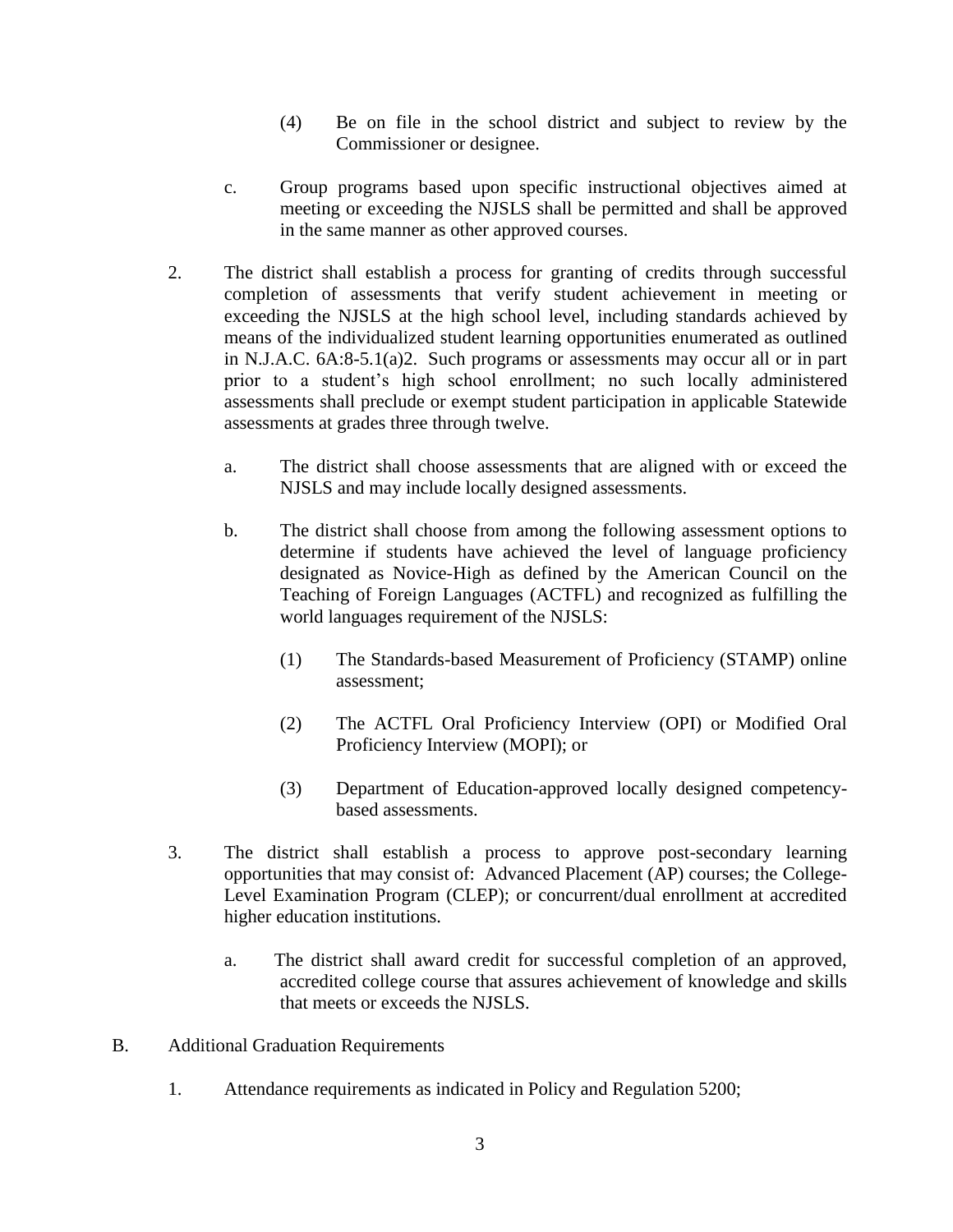- 2. Any statutorily mandated requirements for earning a high school diploma; and
- 3. Any Statewide assessment graduation requirements as determined by the New Jersey Department of Education (NJDOE), and as outlined in C. below.
- C. Statewide Assessment Graduation Requirements
	- 1. The requirement that all students demonstrate proficiency in the high school endof-course Partnership for Assessments of Readiness for College and Careers (PARCC) assessment in ELA 10 and Algebra I, or through the alternate means set forth at N.J.A.C.  $6A:8-5.1(f)$  through (i);
	- 2. The Board of Education will provide students who have not demonstrated proficiency on the high school end-of-course PARCC assessments in ELA 10 and Algebra I with the opportunity to demonstrate such competence through one of the alternate means set forth below:
		- a. For the graduating classes of 2016, 2017, 2018, and 2019, students who do not take both the ELA 10 and the Algebra I end-of-course PARCC assessments or who take, but do not achieve a passing score on both assessments, as required by N.J.A.C. 6A:8-5.1(a)6, may satisfy the State requirement to demonstrate proficiency in English language arts and mathematics in one of the following ways:
			- (1) Achieve a passing score, as determined by the Commissioner, on a corresponding substitute competency test in English language arts and/or mathematics, as applicable, or substitute a passing score on another end-of-course PARCC assessment, including ELA 9, ELA 11, Geometry, or Algebra II; or
			- (2) Meet the criteria of the portfolio appeals process; and
		- b. For the graduating class of 2020, students who take all applicable high school end-of-course PARCC assessments for all courses in which they are enrolled, including those students who received a waiver for ELA 11 pursuant to N.J.A.C. 6A:8-4.1(c)3i, as of September 6, 2016, and thereafter, but do not achieve a passing score on both the ELA 10 and Algebra I end-of-course PARCC assessments pursuant to N.J.A.C. 6A:8- 5.1 (a)6, may satisfy the State requirement to demonstrate proficiency in English language arts and mathematics in one of the following ways:
			- (1) Achieve a passing score, as determined by the Commissioner, on a corresponding substitute competency test in English language arts and/or mathematics, as applicable, or substitute a passing score on another end-of-course PARCC assessment, including ELA 9, ELA 11, Geometry, or Algebra II; or
			- (2) Meet the criteria of the portfolio appeals process.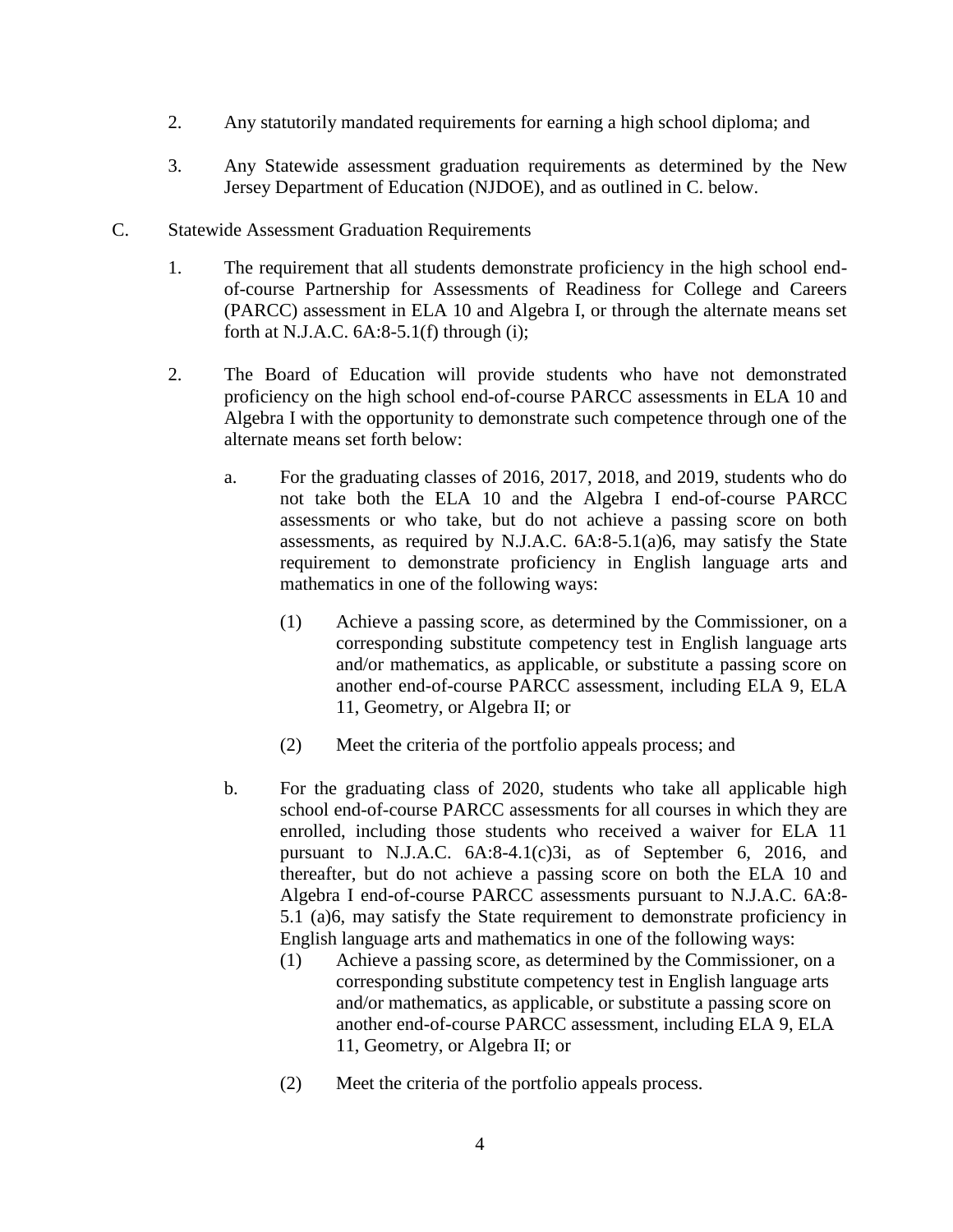- 2. Beginning with the graduating class of 2021, students who take all applicable high school end-of-course PARCC assessments for all courses in which they are enrolled, including those students who received a waiver for ELA 11 pursuant to N.J.A.C. 6A:8-4.1(c)3i, as of September 6, 2016, and thereafter, but do not achieve a passing score on both the ELA 10 and Algebra I end-of-course PARCC assessments pursuant to N.J.A.C. 6A:8-5.1(a)6, by the conclusion of their senior year and after multiple opportunities to take the assessments, may satisfy the State requirement to demonstrate proficiency in English language arts and mathematics by meeting the criteria of the portfolio appeals process.
- 3. In accordance with a NJDOE Memorandum dated January 24, 2017, students in the graduating cohort of 2020 and 2021 who completed an Algebra I course prior to September 6, 2016 and:
	- a. Took the PARCC Algebra I assessment, but did not pass and are now in an advanced mathematics course (e.g. Geometry or Algebra II); or
	- b. Did not receive a valid test score, but are now in an advanced mathematics course (e.g. Geometry or Algebra II); or
	- c. Did not have an opportunity to take the PARCC Algebra I assessment because the NJDOE did not offer a summer test administration, but are now in advanced mathematics course (e.g. Geometry or Algebra II). Only students in the graduating cohorts of 2020 and 2021 described in the three specific groups above in a. b., and c. are eligible to utilize the following pathways to demonstrate proficiency in mathematics:
		- (1) Take or retake the PARCC Algebra I assessment and pass; or
		- (2) Utilize the NJDOE portfolio appeals process, provided they take the PARCC Geometry assessment and the PARCC Algebra II assessment (if enrolled in the Algebra II course) and receive valid scores; or
		- (3) Take and pass the Geometry or Algebra II assessment.
- 4. All English Language Learners (ELLs) shall satisfy the requirements for high school graduation, except ELLs may demonstrate they have attained State minimum levels of proficiency through passage of the portfolio appeals process in their native language, when available, and passage of a Department of Educationapproved English fluency assessment.
- 5. Students with disabilities as defined in N.J.A.C. 6A:14-1.3 or eligible under Section 504 of the Rehabilitation Act who participate in the alternative assessment for students with disabilities are not required to participate in repeated administration of high school end-of-course PARCC assessments.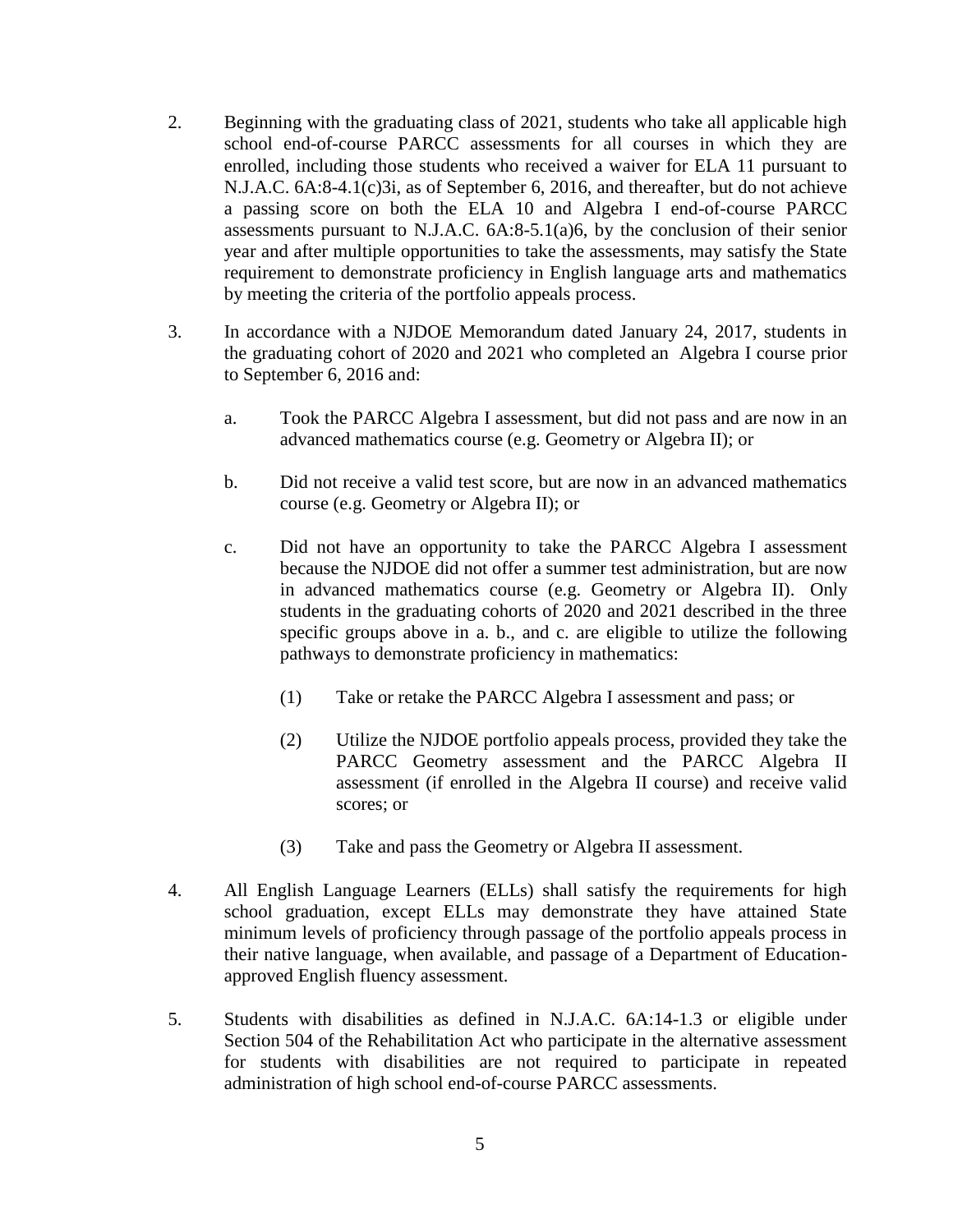D. Attendance

Regular attendance is required for the successful completion of a course of study and graduation. Students are expected to be present in every scheduled class except as their attendance is excused in accordance with Board Policy 5200.

- E. Students with Disabilities
	- 1. Through the Individualized Educational Plan (IEP) process and pursuant to N.J.A.C. 6A:14-4.11 - Graduation, the district may specify alternate requirements for a State-endorsed diploma for individual students with disabilities as defined in N.J.A.C. 6A:14-1.3.
		- a. The district shall specifically address any alternate requirements for graduation in a student's IEP, in accordance with N.J.A.C. 6A:14-4.11.
		- b. The district shall develop and implement procedures for assessing whether a student with a disability has met the specified alternate requirements for graduation individually determined in an IEP.
	- 2. If a student with a disability attends a school other than that of the school district of residence, which is empowered to grant a diploma, the student shall have the choice of receiving the diploma of the school attended or the diploma of the school district of residence.
		- a. If the school the student is attending declines to issue a diploma to the student, the district of residence Board of Education shall issue the student a diploma if the student has satisfied all State and local graduation requirements, as specified in the student's IEP.
	- 3. If the Board of Education grants an elementary school diploma, a student with a disability who fulfills the requirements of his or her IEP shall qualify for and receive a diploma.
	- 4. Students with disabilities who meet the standards for graduation according to the school district's graduation requirements shall have the opportunity to participate in graduation exercises and related activities on a nondiscriminatory basis.
	- 5. A student with a disability whose IEP prescribes continued special education programs beyond the fourth year of high school shall be permitted to participate in commencement ceremonies with his/her graduating class and shall receive a certificate of attendance, provided the student has attended four years of high school.
	- 6. When a student with a disability graduates or exceeds the age of eligibility, the student shall be provided a written summary of his or her academic achievement and functional performance prior to the date of the student's graduation or the conclusion of the school year in which he or she exceeds the age of eligibility. The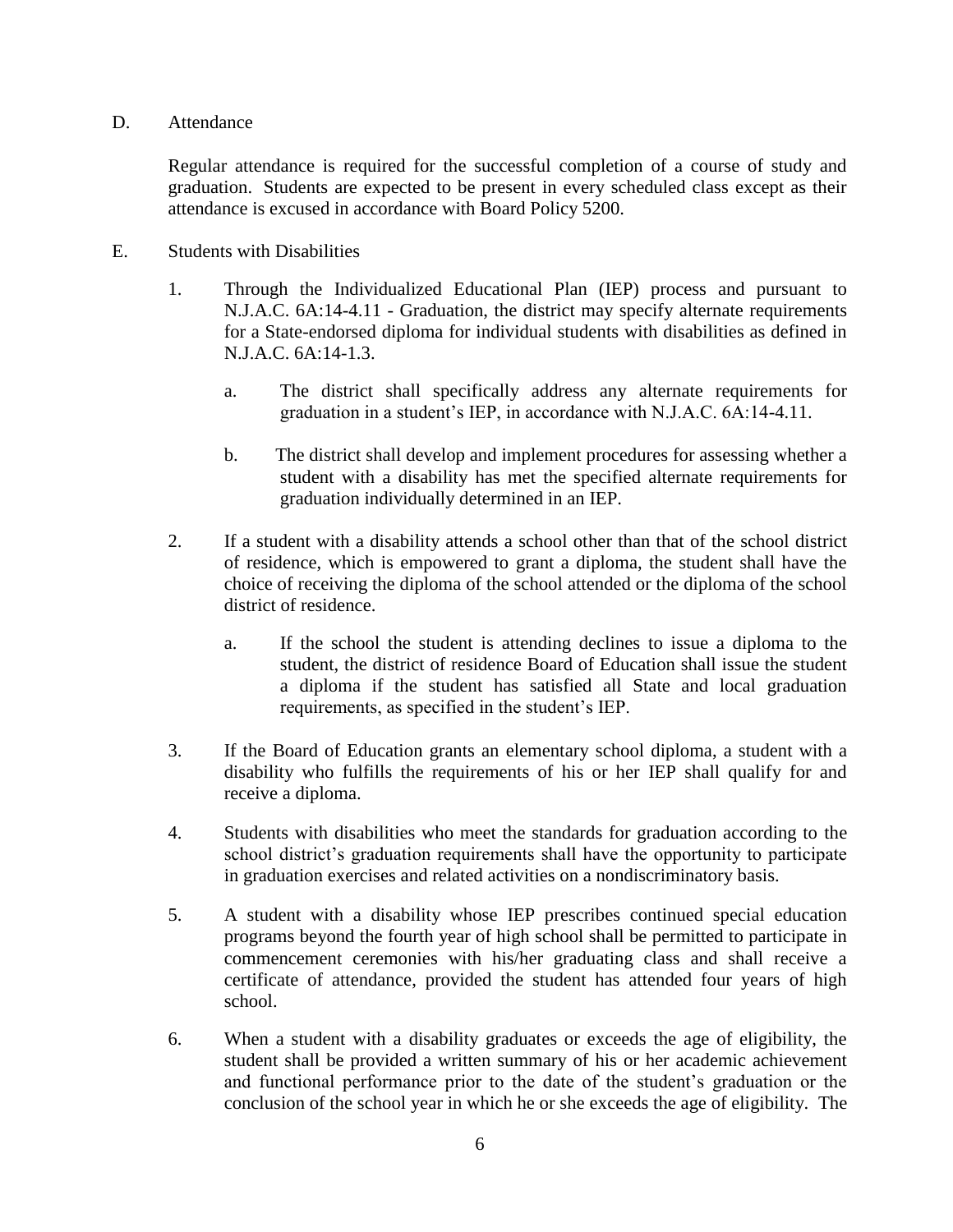summary shall include recommendations to assist the child in meeting his or her postsecondary goals.

- F. High School Diploma
	- 1. The Board of Education shall award a State-endorsed high school diploma to prospective graduates who have met all of the requirements adopted in accordance with State and local Board of Education requirements.
	- 2. The Board of Education shall not issue a high school diploma to any student not meeting the criteria specified in State and local requirements.
		- a. The district shall provide students exiting grade twelve without a diploma the opportunity for continued high school enrollment to age twenty or until the requirements for a State-endorsed diploma have been met, whichever comes first.
		- b. The district shall allow any out-of-school individual to age twenty who has otherwise met all State and local graduation requirements, but has failed to pass high school end-of-course PARCC assessments to demonstrate proficiency as set forth in N.J.A.C. 6A:8-5.1(f) pursuant to the standards applicable to the student's graduating class. Students in graduating classes prior to 2016 shall demonstrate proficiency as set forth in N.J.A.C. 6A:8- 5.1(f)1. Upon certification of passing the test applicable to the student's class in accordance with N.J.A.C. 6A:8, a State-endorsed diploma shall be granted by the high school of record.
	- 3. The Commissioner of Education shall award a State-issued high school diploma in accordance with the provisions of N.J.A.C. 6A:8-5.2(c) and (d).
	- 4. The Board of Education shall award a State-endorsed high school diploma to any currently enrolled student, regardless of grade level, who:
		- a. Has demonstrated proficiency in the high school end-of-course PARCC assessments in ELA 10 and Algebra I, or as set forth in N.J.A.C. 6A:8- 5.1(f);
		- b. Has presented official transcripts showing at least thirty general education credits leading to a degree at an accredited institution of higher education; and
		- c. Has formally requested such early award of a State-endorsed high school diploma.
- G. Notification

Each student who enters or transfers into the high school and the student's parent(s) will be provided a copy of the school district's requirements for a State-endorsed diploma, and